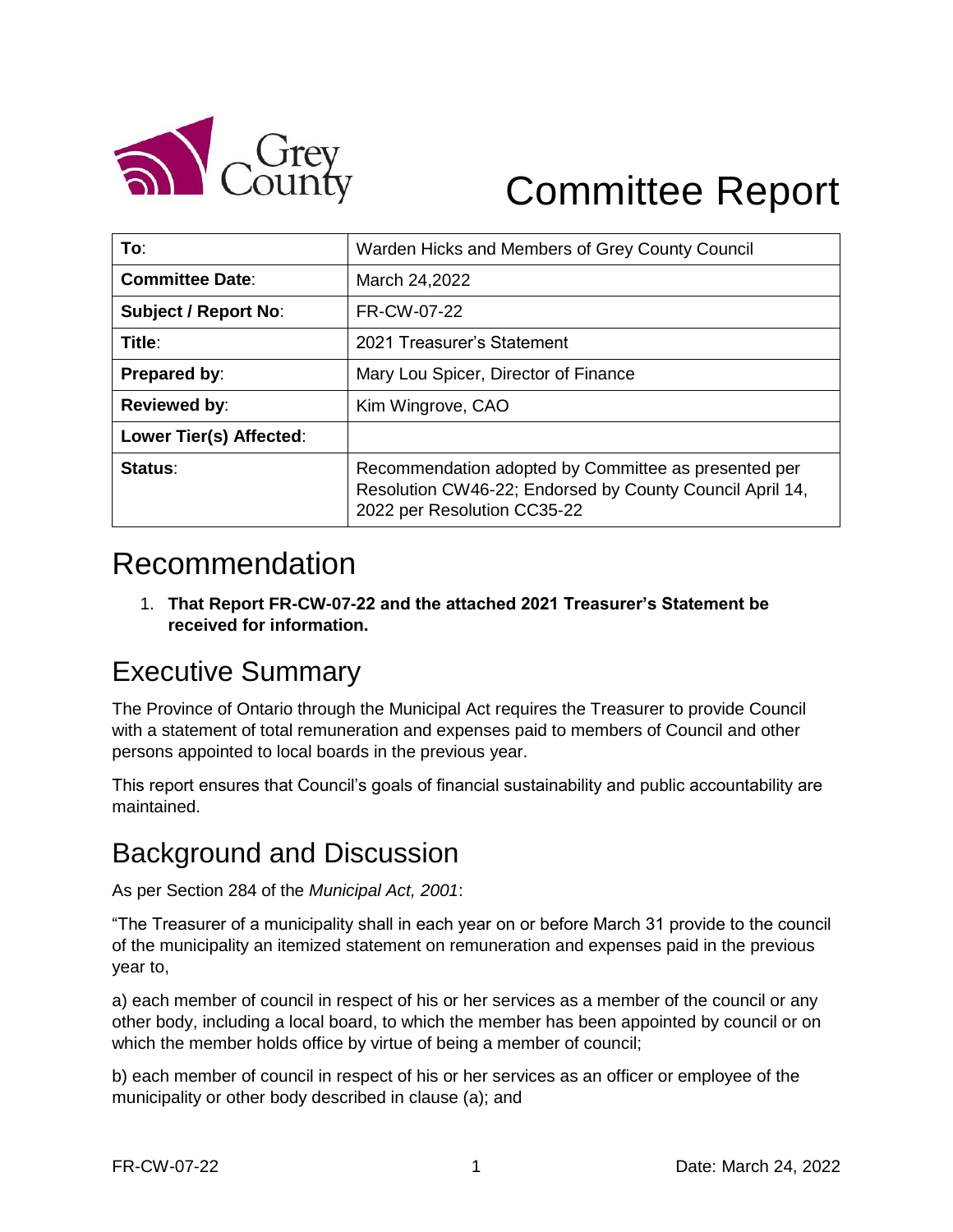c) each person, other than a member of council, appointed by the municipality to serve as a member of any body, including a local board, in respect of his or her services as a member of the body.

The attached 2021 Treasurer's Statement provides an itemized statement of the remuneration and expenses, authorized under By-law 4702-10 and as per Council Resolution CC105-18. This statement lists the costs paid to each Member of Council and other Board and Committee appointees in respect of his or her services as a Member of Council or as an appointee of Council. For 2021, Council members received a base salary of \$20,820.09 and the Warden a base salary of \$79,614.32, that covers all council and committee of the whole meetings and all related work associated with these meetings. In addition, per diems are paid for additional subcommittee meetings, and where the Councillor is a county representative and compensation is not paid by another agency.

This itemized 2021 Statement of Remuneration and Expenses includes disclosure on benefits which include the employer portion of OMERS, CPP and Employer Health Tax.

The Statement also includes the charges or reimbursements for cellular phones excluding hardware costs and conference registrations and accommodations, made by the corporation on behalf of each council member. This information is provided in order to provide openness, accountability and transparency.

The attached Statement includes the payments made in respect of remuneration and expense for each person who has been appointed to the following Boards and Committees:

- a) Board of Health Grey Bruce Health Unit
- b) Niagara Escarpment Commission
- c) Accessibility Advisory Committee

### Legal and Legislated Requirements

This report is prepared in accordance with legislative requirements in Section 284 of the *Municipal Act, 2001.*

### Financial and Resource Implications

The payments of remuneration and expenses were made in accordance with the approved 2021 budget.

# Relevant Consultation

- ☒ Internal Human Resources Department
- $\boxtimes$  External Association of Municipalities of Ontario and Niagara Escarpment Commission

#### Appendices and Attachments

Attached: 2021 Treasurer's Statement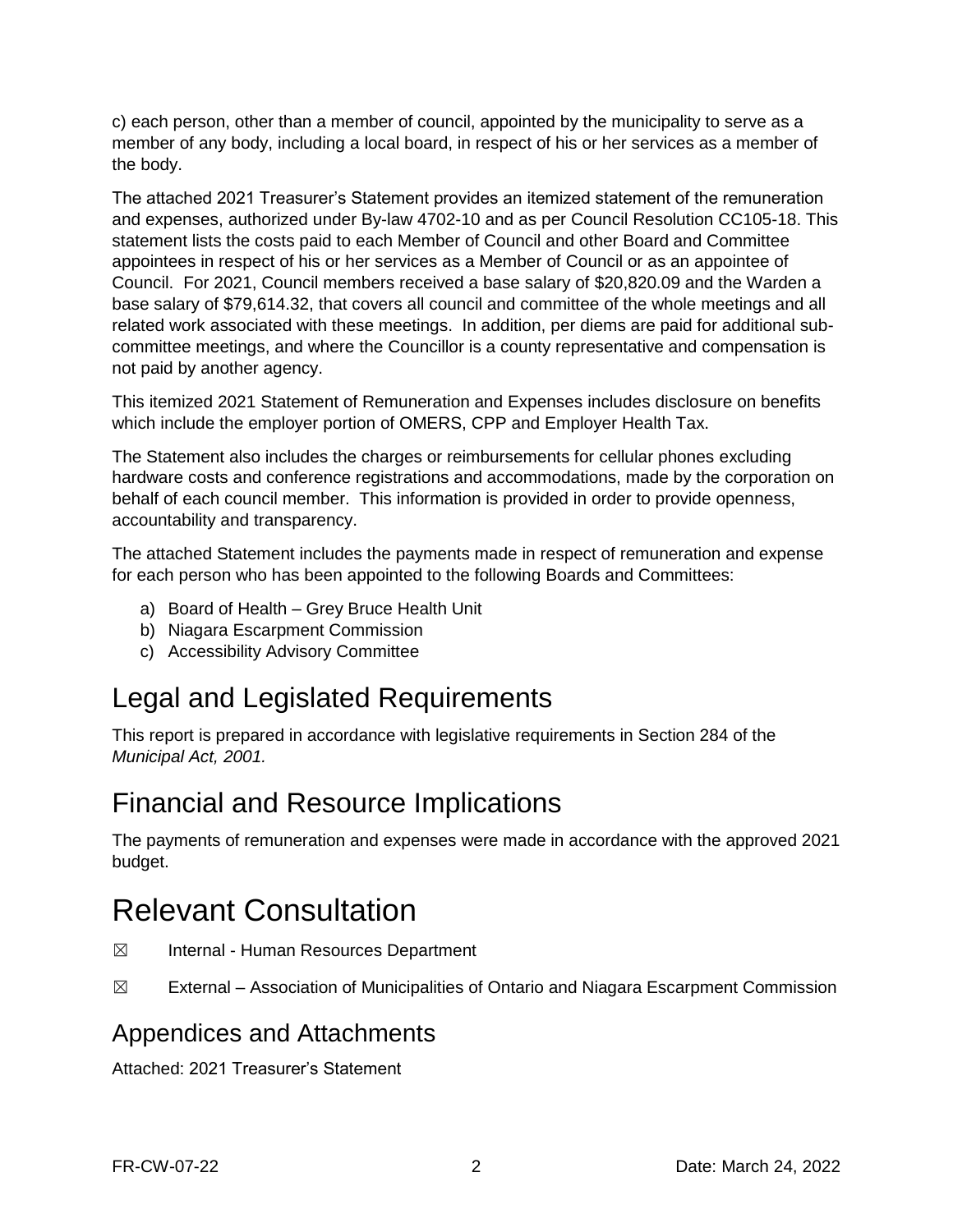

# 2021 Treasurer's Statement

#### January 1, 2021 to December 31, 2021

|                   | Councillor   | Remuneration (1) | Benefits (2) | <b>Mileage</b> | Other (3)   | <b>Total</b><br>Regular | <b>Total</b><br>Other<br><b>Meetings Meetings Meetings</b><br><b>Attended Attended</b> | <b>Total</b><br><b>Missed</b> |
|-------------------|--------------|------------------|--------------|----------------|-------------|-------------------------|----------------------------------------------------------------------------------------|-------------------------------|
| Boddy             | lan          | \$21,064.76      | \$3,364.48   | \$13.25        | \$1,020.00  | 21                      | $\overline{2}$                                                                         | $\overline{2}$                |
| Burley            | Dwight       | \$24,122.77      | \$483.87     | \$91.14        | \$1,698.00  | 23                      | 25                                                                                     | $\mathbf 0$                   |
| Carleton          | Sue          | \$22,940.34      | \$3,680.97   | \$67.62        | \$2,153.77  | 23                      | 17                                                                                     | 0                             |
| Clumpus           | Barb         | \$22,124.88      | \$446.57     | \$176.40       | \$1,543.57  | 23                      | 11                                                                                     | $\mathbf 0$                   |
| Desai             | Aakash       | \$22,777.25      | \$3,660.93   | \$108.78       | \$1,973.37  | 19                      | 15                                                                                     | 4                             |
| Gamble            | <b>Brian</b> | \$21,798.68      | \$3,495.48   | \$78.40        | \$858.36    | 20                      | 9                                                                                      | 3                             |
| Greig             | Shawn        | \$203.87         | \$3.98       | \$0.00         | \$0.00      | 1                       | 0                                                                                      | 0                             |
| Hicks             | Selwyn       | \$79,614.36      | \$13,181.45  | \$1,555.48     | \$3,547.08  | 23                      | 373                                                                                    | $\mathbf 0$                   |
| Hutchinson Thomas |              | \$22,165.64      | \$3,608.37   | \$399.84       | \$2,073.11  | 23                      | 11                                                                                     | $\mathbf 0$                   |
| Keaveney          | Shirley      | \$22,247.19      | \$3,582.21   | \$158.76       | \$1,540.27  | 23                      | 11                                                                                     | 0                             |
| Little            | Cathy        | \$815.48         | \$18.20      | \$117.60       | \$0.00      | 4                       | 0                                                                                      | 0                             |
| Mackey            | Scott        | \$22,654.92      | \$3,636.70   | \$83.30        | \$1,310.56  | 21                      | 16                                                                                     | $\overline{2}$                |
| McQueen           | Paul         | \$30,707.73      | \$5,022.82   | \$481.70       | \$3,014.31  | 22                      | 69                                                                                     | $\mathbf{1}$                  |
| Milne             | Brian        | \$24,734.36      | \$3,928.33   | \$382.20       | \$1,392.93  | 23                      | 31                                                                                     | 0                             |
| O'Leary           | Brian        | \$25,345.96      | \$4,064.41   | \$0.00         | \$1,020.00  | 21                      | 37                                                                                     | $\overline{2}$                |
| Paterson          | Sue          | \$20,820.12      | \$3,380.03   | \$352.80       | \$1,538.54  | 23                      | $\mathsf 0$                                                                            | $\mathbf 0$                   |
| Potter            | Robert       | \$18,282.09      | \$2,829.18   | \$35.28        | \$1,063.00  | 18                      | $\mathbf{1}$                                                                           | $\overline{2}$                |
| Robinson          | Christine    | \$23,144.20      | \$3,751.49   | \$294.00       | \$1,310.36  | 23                      | 17                                                                                     | $\mathsf 0$                   |
| Sampson           | Robert       | \$1,019.35       | \$32.54      | \$0.00         | \$0.00      | 5                       | 0                                                                                      | $\mathbf 0$                   |
| Soever            | Alar         | \$21,880.23      | \$3,435.23   | \$229.32       | \$1,098.00  | 21                      | 10                                                                                     | $\overline{2}$                |
| Thomas            | Richard      | \$203.87         | \$3.98       | \$0.00         | \$0.00      | $\mathbf{1}$            | 0                                                                                      | 0                             |
| Woodbury          | John         | \$22,899.56      | \$1,522.41   | \$250.88       | \$942.02    | 22                      | 18                                                                                     | 1                             |
| <b>Total</b>      |              | \$471,567.61     | \$67,133.63  | \$4,876.75     | \$29,097.25 | 403                     | 673                                                                                    | 19                            |

2. Benefits include OMERS, CPP and Employer Health Tax

3. Includes amounts reimbursed to Councillors plus amounts paid on their behalf such as conference registration and expenses, cellular, technology allowance, parking, meals, etc.

- 4. Regular Meetings Attended are County Council and Committee of the Whole meetings
- 5. Other Meetings are all other meetings such as sub committees, public meetings, provincial associations, conferences, etc.
- 6. Missed Meetings are absences from "Regular Meetings" only.